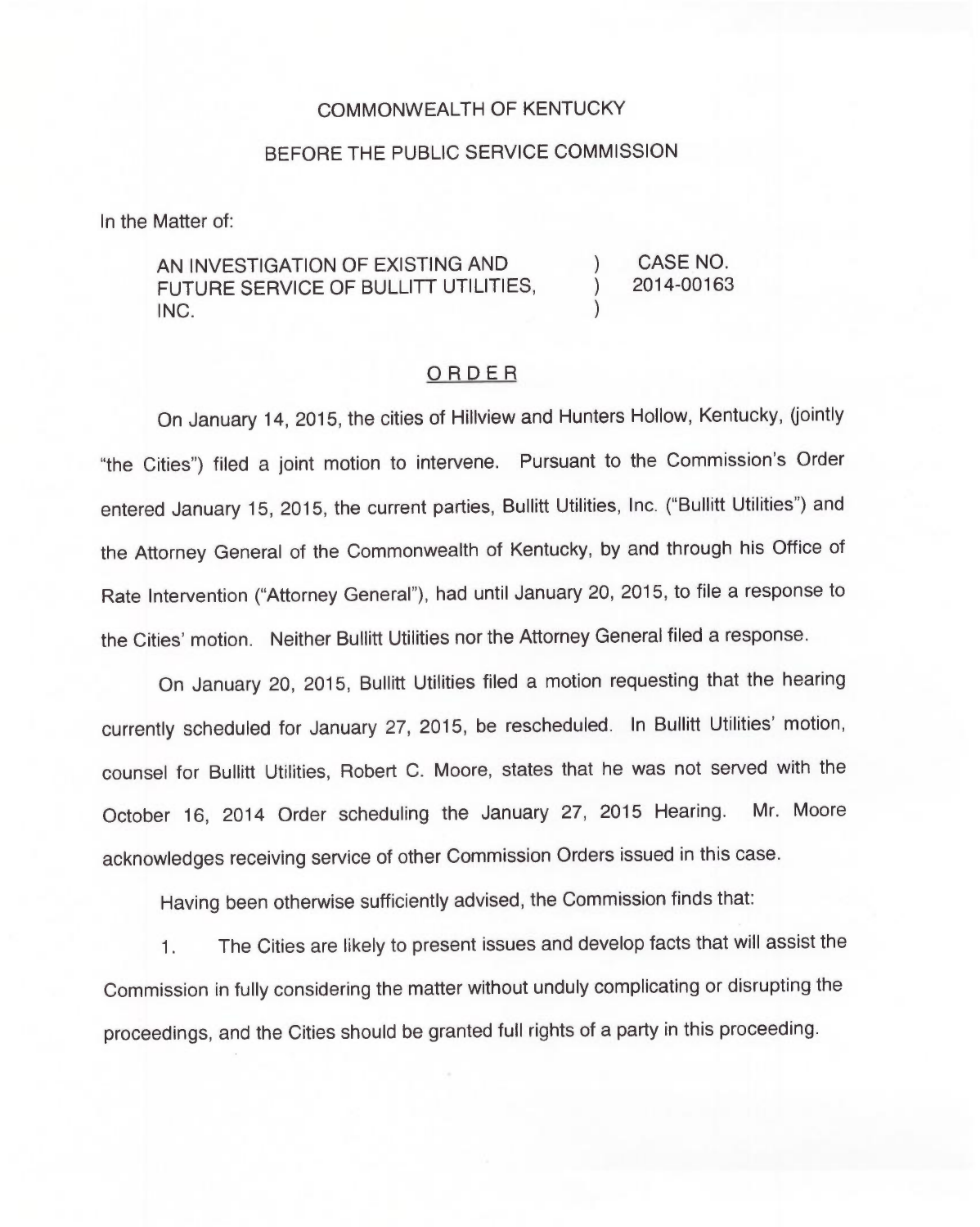2. The October 16, 2014 Order scheduling the January 27, 2015 Hearing was properly served to Mr. Moore, pursuant to KRS 278.380, via electronic mail, which is the same manner of service as every other document issued by the Commission in this case since July 16, 2014.

3. Although Mr. Moore was properly served, through no fault of the Commission, Bullitt Utilities had no knowledge of the scheduled January 27, 2015 Hearing until January 15, 2015.

4. Bullitt Utilities does not have sufficient time to publish notice of the January 27, 2015 Hearing in accordance with 807 KAR 5:001, Section (9)(2)(b), as required by the Commission's October 16, 2014 Order.

5. The hearing currently scheduled for January 27, 2015, should be rescheduled to a date to be determined.

IT IS THEREFORE ORDERED that:

The joint motion of the Cities to intervene is granted.  $1<sub>1</sub>$ 

2. The Cities shall be entitled to the full rights of a party and shall be served with electronic notice of the issuance of all Commission Orders issued after the date of this Order and of all documents filed by any party to this proceeding.

3. Should the Cities file documents of any kind with the Commission in the course of these proceedings, the Cities shall also serve a copy of said documents on all other parties of record.

4. Bullitt Utilities' motion to reschedule the January 27, 2015 Hearing is granted.

 $-2-$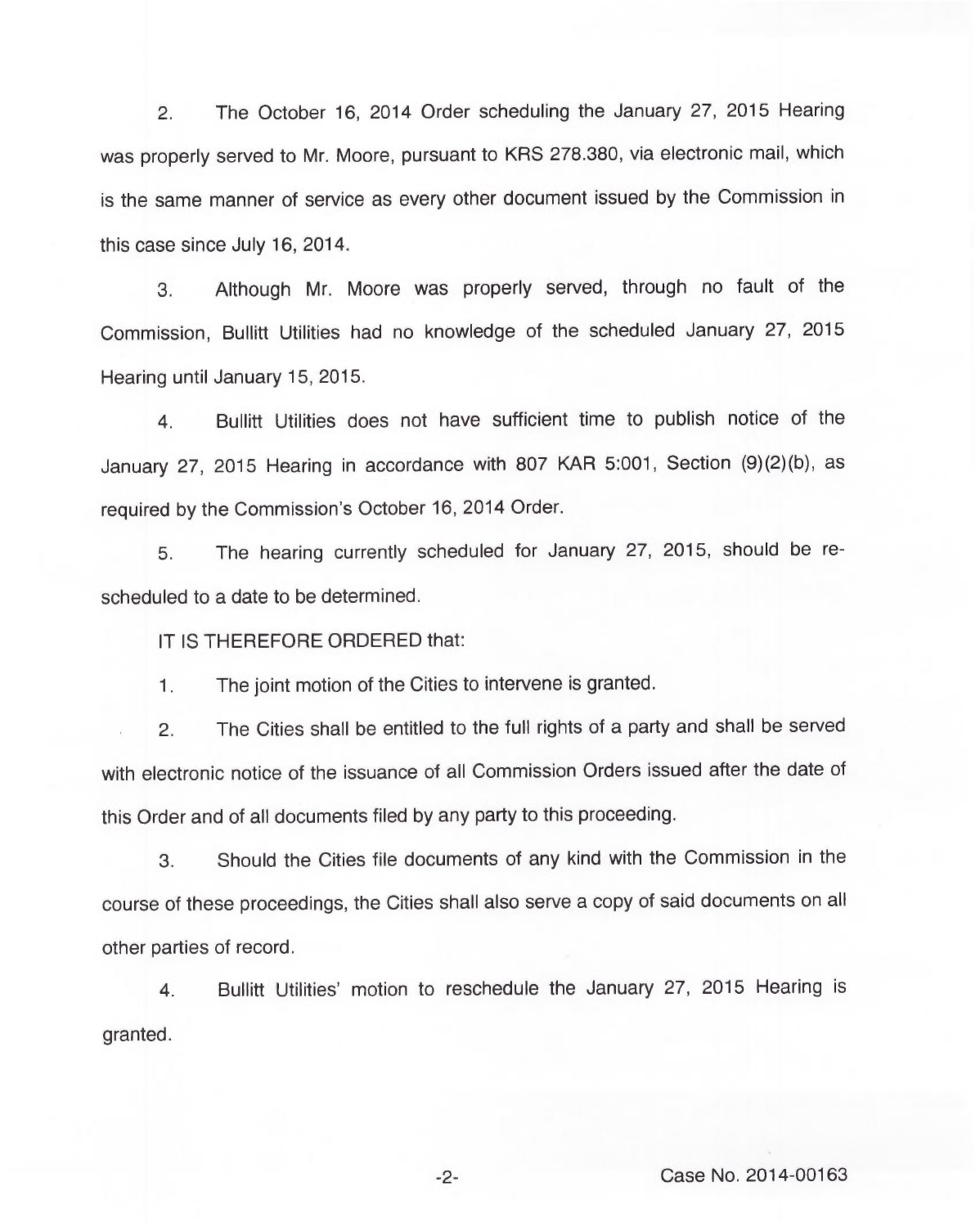5. The hearing currently scheduled for January 27, 2015, shall be rescheduled for a date to be determined.

> By the Commission ENTERED JAN 23 2015 KENTUCKY PUBLIC SERVICE COMMISSION

**ATTES** Executive Director

Case No. 2014-00163